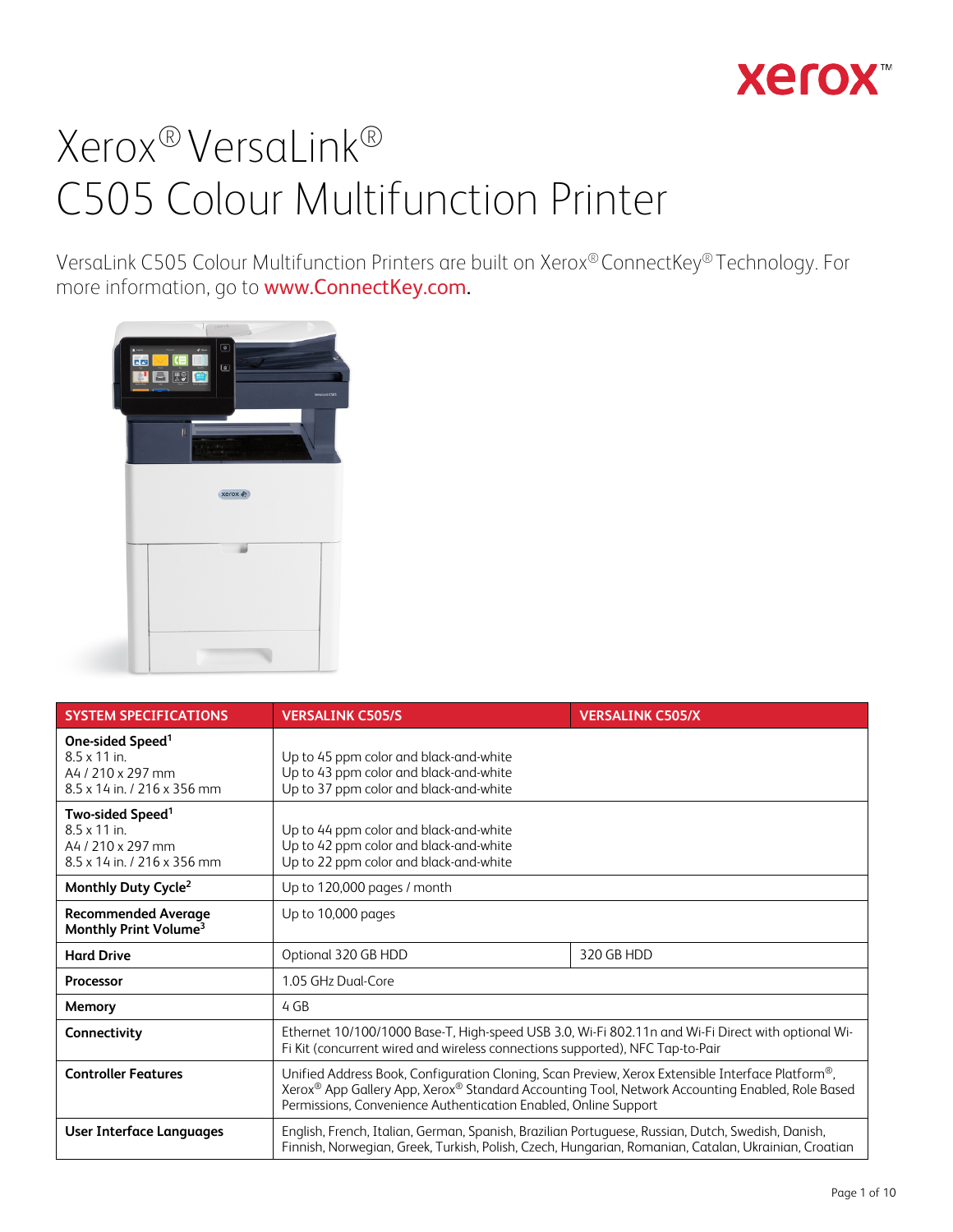| <b>DEVICE SPECIFICATIONS</b>                                 |                                                                                      |                     |                     |                    |
|--------------------------------------------------------------|--------------------------------------------------------------------------------------|---------------------|---------------------|--------------------|
| <b>ELECTRICAL REQUIREMENTS</b>                               |                                                                                      |                     |                     |                    |
| <b>North America</b>                                         | Voltage: 110-127V +/-10%<br>Frequency: 50/60 Hz +/-3%, 12A                           |                     |                     |                    |
| <b>Europe and Other Geographies</b>                          | Voltage: 220-240V +/- 10%<br>Frequency: 50/60 Hz +/-3%, 8A                           |                     |                     |                    |
| <b>POWER CONSUMPTION</b>                                     |                                                                                      |                     |                     |                    |
| <b>Continuous Printing4</b>                                  | 730 watts or less                                                                    |                     |                     |                    |
| Ready / Standby Mode <sup>4</sup>                            | 89 watts or less                                                                     |                     |                     |                    |
| <b>ENERGY SAVER / SLEEP MODE4</b>                            | 0.9 watts or less                                                                    |                     |                     |                    |
| <b>OPERATING ENVIRONMENT</b>                                 |                                                                                      |                     |                     |                    |
| <b>Required Temperature Range</b><br>(Storage)               | 32° to 95° F (0° to 35° C)                                                           |                     |                     |                    |
| <b>Required Temperature Range</b><br>(Operating)             | 50° to 90° F (10° to 32° C)                                                          |                     |                     |                    |
| <b>Required Relative Humidity</b>                            | 15% to 85%                                                                           |                     |                     |                    |
| <b>Sound Power Levels</b><br>Operating<br>Standby            | $7.17 B(A)$ or less<br>4.9 $B(A)$ or less                                            |                     |                     |                    |
| <b>Sound Pressure Levels</b><br>Operating<br>Standby         | 56.2 $dB(A)$ or less.<br>33.6 dB(A) or less                                          |                     |                     |                    |
| Boot Time (from Off to UI<br>Ready)                          | As fast as 65 seconds                                                                |                     |                     |                    |
| <b>Warm-up Time (from Sleep to</b><br>UI Ready)              | As fast as 11 seconds                                                                |                     |                     |                    |
| <b>DIMENSIONS AND WEIGHT</b><br>(UNPACKAGED)                 | <b>WIDTH</b>                                                                         | <b>DEPTH</b>        | <b>HEIGHT</b>       | <b>WEIGHT</b>      |
| <b>VersaLink C505/S</b>                                      | 18.5 in. / 470 mm                                                                    | 19.9 in. / 502.8 mm | 25.3 in. / 643.7 mm | 77.2 lb. / 35 kg   |
| <b>VersaLink C505/X</b>                                      | 18.5 in. / 470 mm                                                                    | 19.9 in. / 502.8 mm | 25.3 in. / 643.7 mm | 77.2 lb. / 35 kg   |
| 550-sheet Paper Tray                                         | 16.5 in. / 420 mm                                                                    | 18.3 in. / 464.5 mm | 4.8 in. / 123 mm    | 4.1 lb. / 6.6 kg   |
| <b>High Capacity Feeder (includes</b><br><b>Caster Base)</b> | 28.5 in. / 724.2 mm                                                                  | 30.4 in. / 772.1 mm | 18.1 in. / 459 mm   | 43.4 lb. / 19.7 kg |
| Cabinet                                                      | 28.5 in. / 724.2 mm                                                                  | 30.4 in. / 772.1 mm | 13.2 in. / 336 mm   | 37 lb. / 16.6 kg   |
| <b>Caster Base</b>                                           | 28.5 in. / 724.2 mm                                                                  | 30.4 in. / 772.1 mm | 3.5 in. / 90 mm     | 18.7 lb. / 8.5 kg  |
| <b>DIMENSIONS AND WEIGHT</b><br>(PACKAGED)                   | <b>WIDTH</b>                                                                         | <b>DEPTH</b>        | <b>HEIGHT</b>       | <b>WEIGHT</b>      |
| <b>VersaLink C505/S</b>                                      | 23.4 in. / 594 mm                                                                    | 25.8 in. / 655 mm   | 31.1 in. / 789 mm   | 94.8 lb. / 43 kg   |
| <b>VersaLink C505/X</b>                                      | 23.4 in. / 594 mm                                                                    | 25.8 in. / 655 mm   | 31.1 in. / 789 mm   | 94.8 lb. / 43 kg   |
| 550-sheet Paper Tray                                         | 21.1 in. / 535 mm                                                                    | 23 in. / 584 mm     | 9.8 in. / 248 mm    | 18.7 lb. / 8.5 kg  |
| <b>High Capacity Feeder (includes</b><br><b>Caster Base)</b> | 22.4 in. / 568 mm<br>26.1 in. / 663 mm<br>28 in. / 711 mm<br>83.8 lb. / 38 kg        |                     |                     |                    |
| Cabinet                                                      | 23 in. / 584 mm                                                                      | 24.8 in. / 629 mm   | 23.5 in. / 597 mm   | 57.3 lb. / 28 kg   |
| <b>Caster Base</b>                                           | 23 in. / 585 mm                                                                      | 24.4 in. / 619 mm   | 13 in. / 330 mm     | 39.7 lb. / 18 kg   |
| <b>CERTIFICATIONS</b>                                        |                                                                                      |                     |                     |                    |
|                                                              | To view the latest list of certifications, go to www.xerox.com/OfficeCertifications. |                     |                     |                    |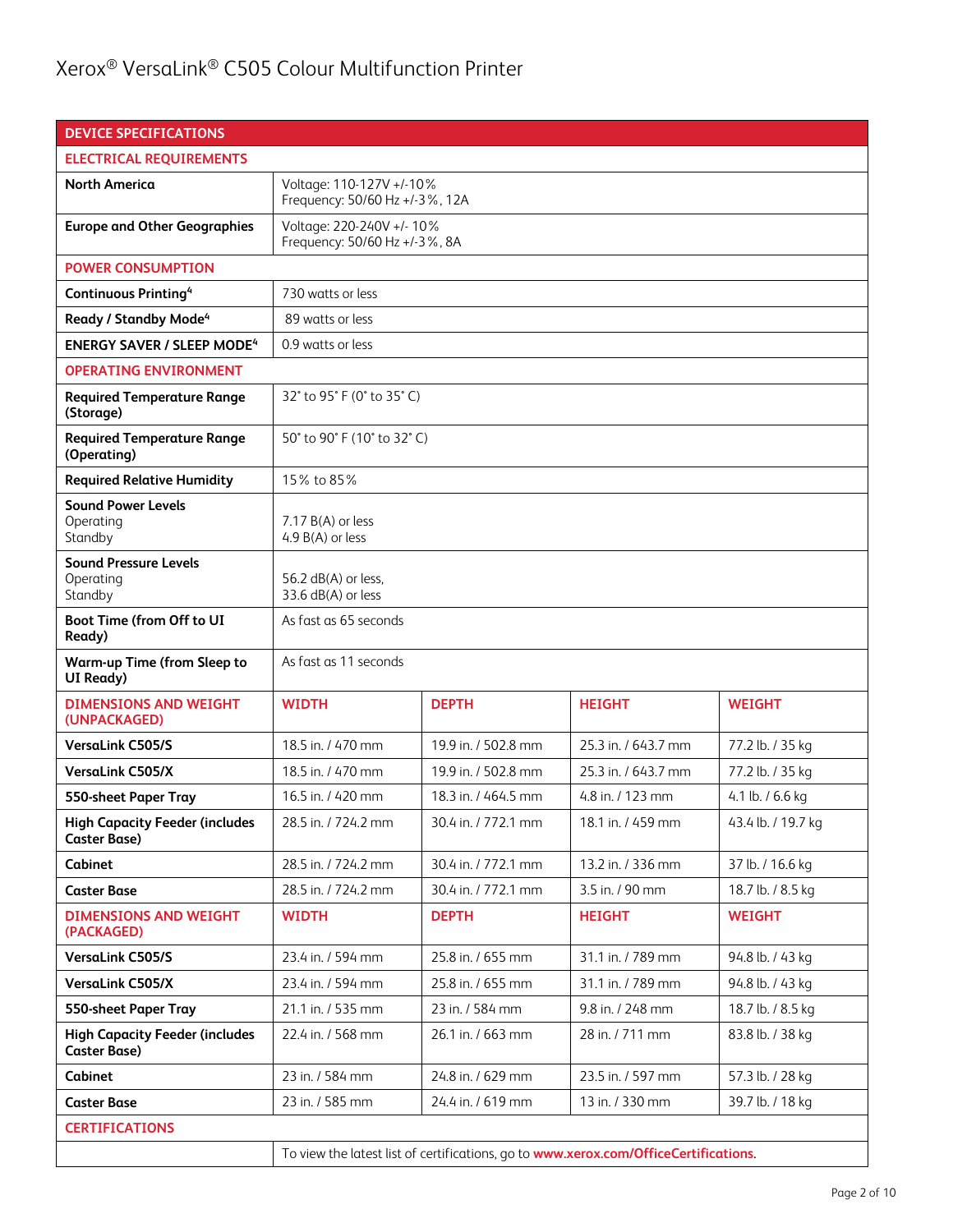| <b>PRINT</b>                      |                                                                                                                                                                                                                                                                                                                                                                                                                                                                                                                                                                                                                                                                                                                                                                                                                                                                                                                                                                              |
|-----------------------------------|------------------------------------------------------------------------------------------------------------------------------------------------------------------------------------------------------------------------------------------------------------------------------------------------------------------------------------------------------------------------------------------------------------------------------------------------------------------------------------------------------------------------------------------------------------------------------------------------------------------------------------------------------------------------------------------------------------------------------------------------------------------------------------------------------------------------------------------------------------------------------------------------------------------------------------------------------------------------------|
| <b>First-print-out Time</b>       | As fast as 9 seconds colour / 9 seconds black-and-white                                                                                                                                                                                                                                                                                                                                                                                                                                                                                                                                                                                                                                                                                                                                                                                                                                                                                                                      |
| <b>Print Resolution</b>           | Up to 1200 x 2400 dpi                                                                                                                                                                                                                                                                                                                                                                                                                                                                                                                                                                                                                                                                                                                                                                                                                                                                                                                                                        |
| <b>Page Description Languages</b> | PCL® 5e, 6<br><b>PDF</b><br><b>XPS</b><br><b>TIFF</b><br><b>JPEG</b><br>$HP - GL$<br>Adobe® PostScript® 3™                                                                                                                                                                                                                                                                                                                                                                                                                                                                                                                                                                                                                                                                                                                                                                                                                                                                   |
| <b>Maximum Print Area</b>         | 4 mm from edge of paper                                                                                                                                                                                                                                                                                                                                                                                                                                                                                                                                                                                                                                                                                                                                                                                                                                                                                                                                                      |
| <b>Print Features</b>             | <b>Application Defaults</b><br>Banner Pages Enable / Disable<br><b>Bi-directional Real-time Status</b><br><b>Booklet Layout</b><br><b>Color Correction</b><br>Color Adjustments (lightness, contrast, saturation, color balance)<br>Draft Mode<br>Fit to new paper size<br>Job Identification (Print ID or Banner, Print ID in margins on first page only or all pages)<br>Job Monitoring (Client or Local User Interface)<br>LAN Fax (requires Fax Kit)<br>N-up Page Layout (up to 16 pages per sheet)<br>Paper Selection by Attribute<br><b>Personal Print</b><br>Print Around Enable / Disable<br>Print from USB<br><b>Run Black</b><br>Sample Set<br>Saved Job<br>Scaling<br>Secure Print<br>Skip Blank Pages<br>Special Pages (exception page programming: covers, inserts, exceptions pages)<br>Store and Recall Driver Settings<br>Stored Jobs Deletion<br>Two-sided Printing (as default)<br>Watermark (predefined and custom)<br><b>Earth Smart Driver Settings</b> |
| <b>Print from USB</b>             | Allows walk-up printing from Type A USB port<br>Supports direct printing from computer via Type B USB port<br>Supported file formats: PDF, JPEG, TIFF, XPS, PDF/A                                                                                                                                                                                                                                                                                                                                                                                                                                                                                                                                                                                                                                                                                                                                                                                                            |
| <b>Operating Systems</b>          | Windows <sup>®</sup> 7, 8, 8.1, 10<br>Windows Server 2008 SP2, Server 2008 R2 SP1, Server 2012, Server 2012 R2, Server 2016<br>macOS <sup>®</sup> 10.11, 10.12, 10.13<br>Citrix®<br>Redhat® Enterprise Linux®<br>Fedora Core<br>IBM <sup>®</sup> AIX <sup>®</sup><br>HP-UX®<br>Oracle <sup>®</sup> Solaris<br><b>SUSE®</b><br><b>SAP®</b><br>Note: For information about supported versions for the above operating systems, please visit our<br>Drivers & Downloads page and specify your device at www.support.xerox.com.                                                                                                                                                                                                                                                                                                                                                                                                                                                  |
| <b>Fonts</b>                      | PostScript fonts: 136<br>PCL fonts: 83                                                                                                                                                                                                                                                                                                                                                                                                                                                                                                                                                                                                                                                                                                                                                                                                                                                                                                                                       |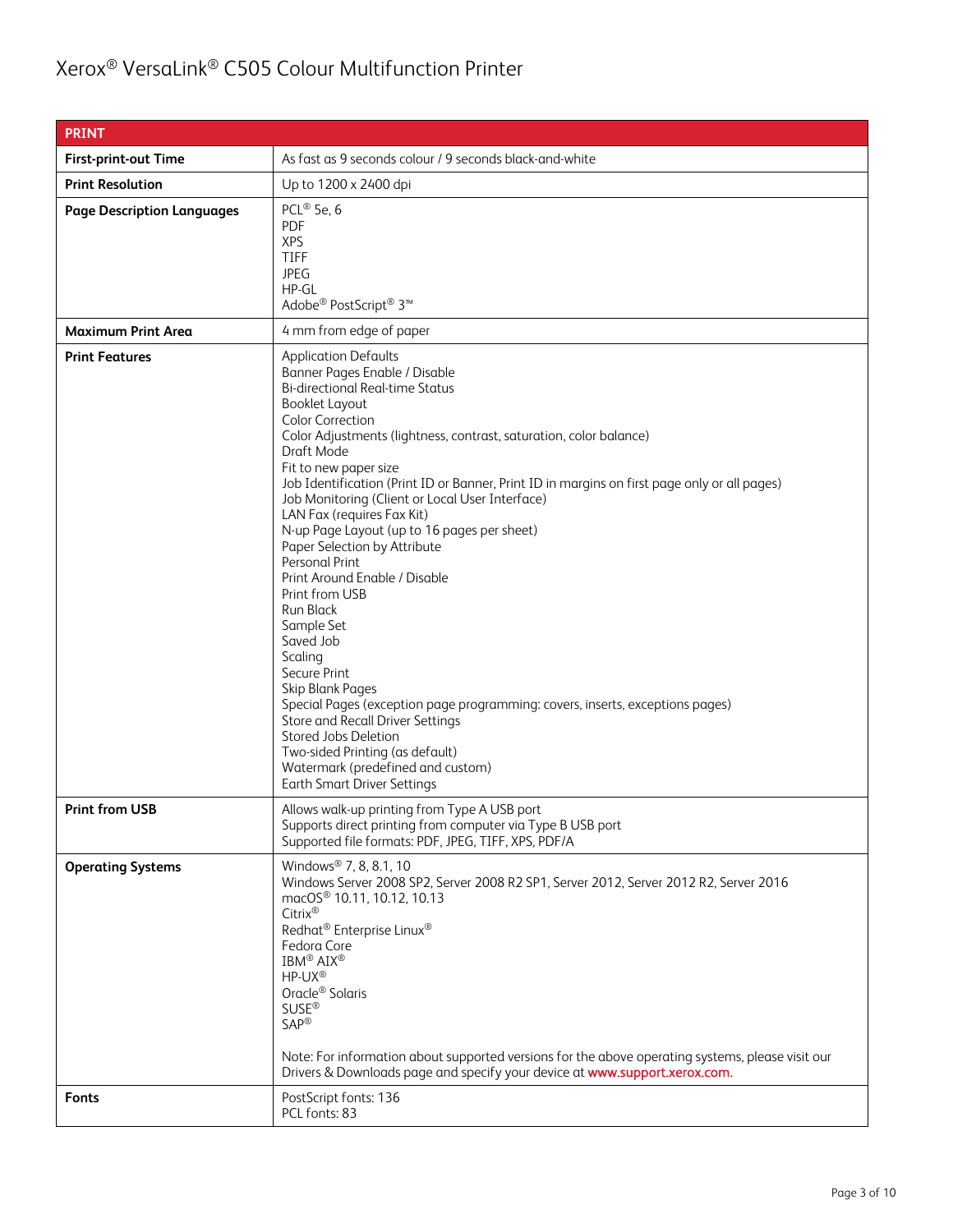| Xerox <sup>®</sup> Global Print Driver <sup>®</sup> | A truly universal print driver that lets IT administrators install, upgrade and manage Xerox® and non-<br>Xerox® devices from a single driver. It provides a consistent, easy-to-use interface for end-users,<br>reducing the number of support calls, and simplifying print services management.                                                                                                                                                                                                                                                                               |  |
|-----------------------------------------------------|---------------------------------------------------------------------------------------------------------------------------------------------------------------------------------------------------------------------------------------------------------------------------------------------------------------------------------------------------------------------------------------------------------------------------------------------------------------------------------------------------------------------------------------------------------------------------------|--|
| Xerox <sup>®</sup> Pull Print Driver                | Makes it easy for IT managers to qualify, deploy and manage all print devices using a single driver<br>in a Pull Print environment. Uses a single queue and single driver. The Xerox® Pull Print Driver extends<br>convenience across a broad range of printing assets. IT administrators no longer need to manage<br>and configure multiple drivers. Used in conjunction with Equitrac Office®, Ysoft® SafeQ®, Pharos®<br>and others.                                                                                                                                          |  |
| <b>COPY</b>                                         |                                                                                                                                                                                                                                                                                                                                                                                                                                                                                                                                                                                 |  |
| <b>Document Scanner</b>                             | 100-sheet Single-Pass Duplex Automatic Document Feeder (DADF)                                                                                                                                                                                                                                                                                                                                                                                                                                                                                                                   |  |
| <b>Document Scanner Size</b>                        | Platen: Up to 8.5 x 14 in. / 216 x 356 mm<br>DADF: Up to 8.5 x 14 in. / 216 x 356 mm                                                                                                                                                                                                                                                                                                                                                                                                                                                                                            |  |
| <b>Simplex Copy Speed</b>                           | Up to 45 cpm (copies per minute) 8.5 x 11 in.<br>Up to 43 cpm A4 / 210 x 297 mm                                                                                                                                                                                                                                                                                                                                                                                                                                                                                                 |  |
| <b>Duplex Copy Speed</b>                            | Up to 45 cpm (copies per minute) 8.5 x 11 in.<br>Up to 43 cpm A4 (210 x 297 mm)                                                                                                                                                                                                                                                                                                                                                                                                                                                                                                 |  |
| First-copy-out Time                                 | As fast as 7 seconds colour / 5 seconds black-and-white                                                                                                                                                                                                                                                                                                                                                                                                                                                                                                                         |  |
| Sides (input:output)                                | 1:1, 1:2, 2:2 and 2:1                                                                                                                                                                                                                                                                                                                                                                                                                                                                                                                                                           |  |
| Quantity                                            | 1 to 999                                                                                                                                                                                                                                                                                                                                                                                                                                                                                                                                                                        |  |
| <b>Resolution (max.)</b>                            | Up to 600 x 600 dpi                                                                                                                                                                                                                                                                                                                                                                                                                                                                                                                                                             |  |
| <b>Reduction / Enlargement</b>                      | Variable zoom from 25% to 400% in 1% increments                                                                                                                                                                                                                                                                                                                                                                                                                                                                                                                                 |  |
| Concurrency                                         | Concurrent scanning and printing                                                                                                                                                                                                                                                                                                                                                                                                                                                                                                                                                |  |
| <b>Copy Features</b>                                | Annotation (Page Numbers, Comments, Date Stamp, Bates Stamping)*<br>Auto-color Sensing<br>Automatic Background Suppression<br>Book Copying with Center Erase<br>Booklet Copying*<br>Collation<br>Color Balance<br>Color Effects<br><b>Darkness Control</b><br><b>Edge Erase</b><br><b>Front Cover</b><br><b>ID Card Copy</b><br>Image Enhancement<br>Lighten/Darken<br>N-up<br>Reduce / Enlarge 25% to 400%<br>Image Shift<br>Original Orientation<br>Original Size<br>Original Type<br>Page Layout<br>Sample Copy<br>Saturation<br>Sharpness<br>*Requires HDD/Productivity Kit |  |
| <b>SCAN</b>                                         |                                                                                                                                                                                                                                                                                                                                                                                                                                                                                                                                                                                 |  |
| Capability                                          | Black-and-white and colour scanning                                                                                                                                                                                                                                                                                                                                                                                                                                                                                                                                             |  |
| Concurrency                                         | Scan while the system is printing copy or network print jobs, or while it is transferring scan to network<br>or fax jobs                                                                                                                                                                                                                                                                                                                                                                                                                                                        |  |
| <b>Simplex Input Speed</b>                          | Black-and-white: Scan up to 43 ipm 8.5 x 11 in. / 40 ipm A4<br>Color: Scan up to 42 ipm 8.5 x 11 in. / 40 ipm A4                                                                                                                                                                                                                                                                                                                                                                                                                                                                |  |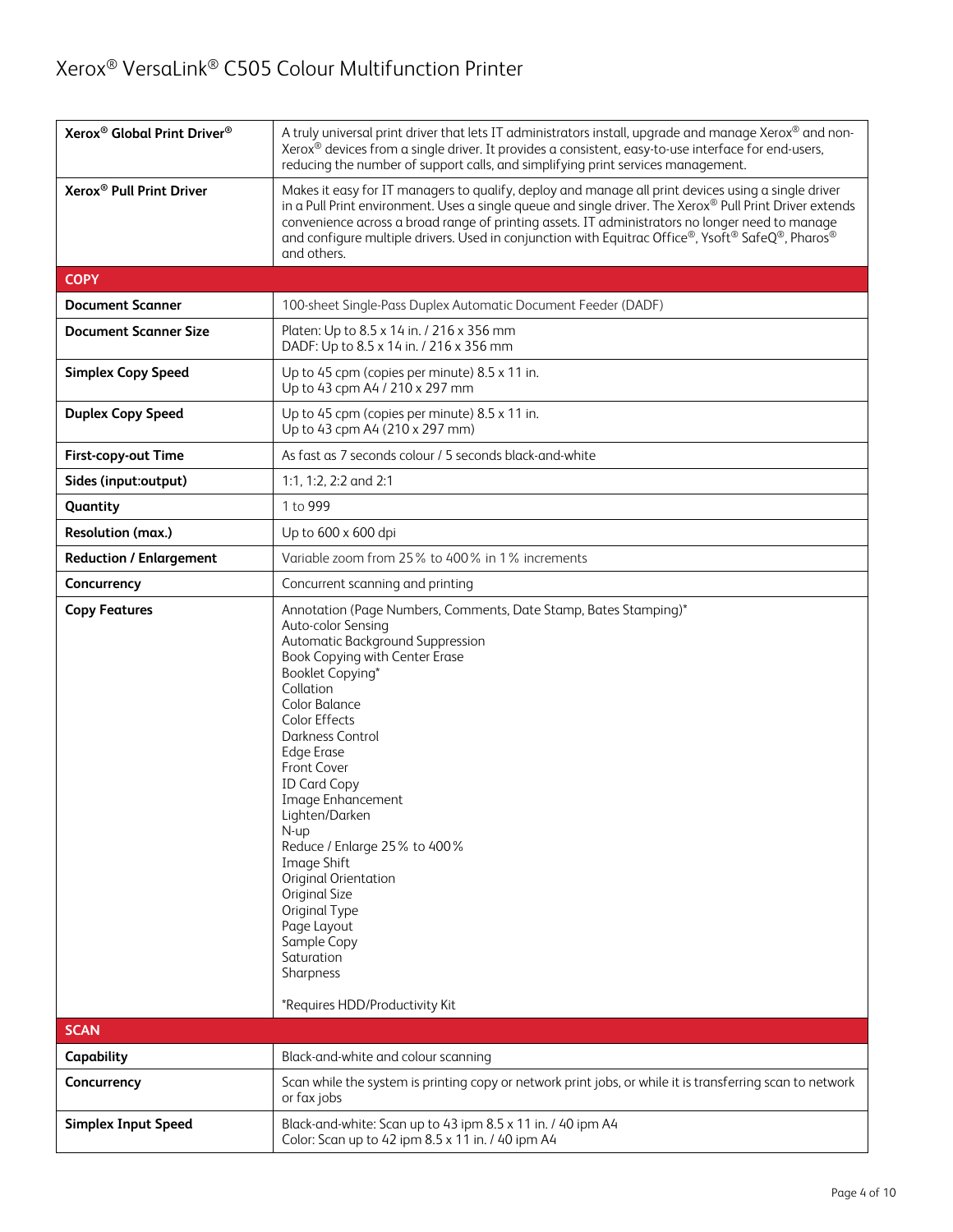| <b>Duplex Input Speed</b>                                                               | Black-and-white: Scan up to 73 ipm 8.5 x 11 in. / 69 ipm A4<br>Color: Scan up to 55 ipm 8.5 x 11 in. / 52 ipm A4                                                                                                                                                                           |                                                                                                                                                                                                               |  |
|-----------------------------------------------------------------------------------------|--------------------------------------------------------------------------------------------------------------------------------------------------------------------------------------------------------------------------------------------------------------------------------------------|---------------------------------------------------------------------------------------------------------------------------------------------------------------------------------------------------------------|--|
| <b>Resolution</b>                                                                       | Optical - 600 x 600 dpi                                                                                                                                                                                                                                                                    |                                                                                                                                                                                                               |  |
| <b>Bit Depth</b>                                                                        | 24-bit colour / 8-bit grayscale                                                                                                                                                                                                                                                            |                                                                                                                                                                                                               |  |
| <b>Maximum Scan Area</b>                                                                | Platen: Up to 8.5 x 14 in. / 216 x 356 mm<br>Document Feeder: Up to 8.5 x 14 in. / 216 x 356 mm                                                                                                                                                                                            |                                                                                                                                                                                                               |  |
| <b>Network Filing Protocols</b>                                                         | <b>FTP</b><br><b>SMTP</b><br><b>SMB</b><br>sFTP                                                                                                                                                                                                                                            |                                                                                                                                                                                                               |  |
| <b>File Formats</b>                                                                     | JPG<br>TIFF (single and multi-page)<br>XPS (single and multi-page)<br>PDF (single and multi-page)<br>Searchable PDF via Optical Character Recognition (OCR)<br>Password-protected PDF<br>Linearised PDF (set via embedded web server) and PDF/A                                            |                                                                                                                                                                                                               |  |
| <b>Scan Driver Compatibility</b><br>(Network Only)                                      | <b>WIA</b><br><b>TWAIN</b>                                                                                                                                                                                                                                                                 |                                                                                                                                                                                                               |  |
| <b>Supported Scan Destinations</b>                                                      | Scan to Home<br>Scan to USB<br>Scan to Email<br>Scan to Network (Browse FTP or Browse SMB)                                                                                                                                                                                                 |                                                                                                                                                                                                               |  |
| <b>NETWORK SCANNING - SOFTWARE SOLUTIONS</b>                                            |                                                                                                                                                                                                                                                                                            |                                                                                                                                                                                                               |  |
| Xerox <sup>®</sup> ConnectKey <sup>®</sup> Apps<br>(Found at the Xerox® App<br>Gallery) | Increase user productivity by simplifying and shortening everyday tasks. Unlike traditional software,<br>ConnectKey Apps do not require a dedicated server, PC or IT resource. Instead, simply download<br>these lightweight, serverless ConnectKey Apps to the ConnectKey-enabled device. |                                                                                                                                                                                                               |  |
|                                                                                         |                                                                                                                                                                                                                                                                                            |                                                                                                                                                                                                               |  |
| <b>FAX</b>                                                                              | <b>VERSALINK C505/S</b>                                                                                                                                                                                                                                                                    | <b>VERSALINK C505/X</b>                                                                                                                                                                                       |  |
| FAX <sup>5</sup>                                                                        |                                                                                                                                                                                                                                                                                            |                                                                                                                                                                                                               |  |
| <b>Fax Speed</b>                                                                        | <b>NA</b>                                                                                                                                                                                                                                                                                  | 33.6 Kbps                                                                                                                                                                                                     |  |
| Memory                                                                                  |                                                                                                                                                                                                                                                                                            | 4 MB                                                                                                                                                                                                          |  |
| <b>Resolution</b>                                                                       |                                                                                                                                                                                                                                                                                            | Standard 200x100 dpi, Fine 200x200 dpi, Super Fine<br>300x300, 400x400, 600x600 dpi                                                                                                                           |  |
| Compression                                                                             |                                                                                                                                                                                                                                                                                            | MH, MR, MMR, JBIG                                                                                                                                                                                             |  |
| <b>Fax Features</b>                                                                     |                                                                                                                                                                                                                                                                                            | Walk-up Fax, LAN Fax, Direct Fax, Fax Forward to<br>Email                                                                                                                                                     |  |
|                                                                                         |                                                                                                                                                                                                                                                                                            | Fax dialing via Unified Address Book (up to 2,000<br>contacts)                                                                                                                                                |  |
| MOBILE SOLUTIONS AND MOBILE DEVICE APPS                                                 |                                                                                                                                                                                                                                                                                            |                                                                                                                                                                                                               |  |
| Apple <sup>®</sup> AirPrint <sup>®</sup>                                                | connects to the AirPrint-enabled device over the office Wi-Fi network.                                                                                                                                                                                                                     | Print email, photos and important office documents directly from an Apple iPhone® or iPad® with no<br>drivers to install and no cables to connect. With AirPrint, an iPhone or iPad automatically locates and |  |
| Google Cloud Print <sup>™</sup>                                                         | connected device.                                                                                                                                                                                                                                                                          | Google Cloud Print connects print devices to the web, enabling users to print the applications they<br>use every day from smartphones, tablets, Chromebook™ notebook computers and any other web-             |  |
| Mopria <sup>®</sup> Certified                                                           | devices instantly and easily.                                                                                                                                                                                                                                                              | ConnectKey Technology-enabled print devices are Mopria certified. Mopria certification ensures you<br>can print wirelessly from your Mopria supported (Android) smart phone, tablet and other mobile          |  |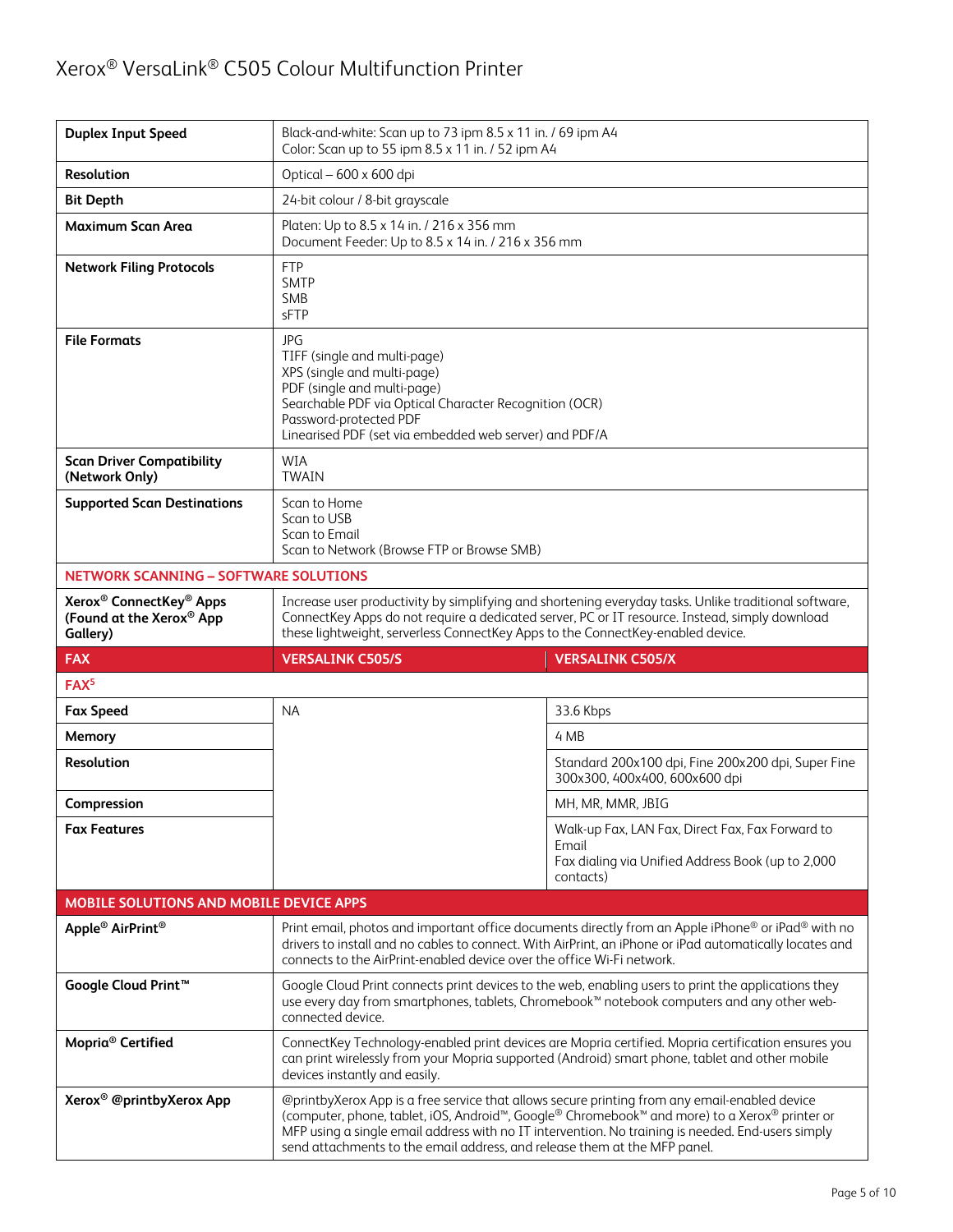| Print Service Plug-in for<br>Android <sup>™</sup> (Free at Google Play <sup>™</sup><br>Store)                      | The Xerox® Print Service Plug-in for Android KitKat (4.4 or greater) devices streamlines mobile<br>printing without third-party apps or additional print drivers.<br>You can easily print photos, Web pages and documents when your mobile device is connected to<br>printers or multifunction printers using a wireless network. A robust print option set includes two-<br>sided printing, stapling and secure code release. A free download is available from the Google Play™<br>store.                                                                                                                                                                                                                                                                                       |  |
|--------------------------------------------------------------------------------------------------------------------|-----------------------------------------------------------------------------------------------------------------------------------------------------------------------------------------------------------------------------------------------------------------------------------------------------------------------------------------------------------------------------------------------------------------------------------------------------------------------------------------------------------------------------------------------------------------------------------------------------------------------------------------------------------------------------------------------------------------------------------------------------------------------------------|--|
| Xerox <sup>®</sup> Mobile Link App (Free at<br>Google Play <sup>™</sup><br>Store and Apple <sup>®</sup> App Store) | The Xerox® Mobile Link App allows you to scan, email and fax from your phone or tablet by<br>connecting with our multifunction printers and send data to and print data from cloud storage. It is<br>easy to create Mobile Link One-Touch Workflows between a mobile device and a multifunction<br>printer. Using a manual address or QR code identification for pairing, automatic device discovery<br>makes it easy to find and pair a mobile device with a nearby Xerox® multifunction printer.                                                                                                                                                                                                                                                                                |  |
| Xerox <sup>®</sup> Workplace Suite<br>and Xerox® Workplace Cloud                                                   | Xerox <sup>®</sup> Workplace Suite is a modular set of workflows designed to save customers time and money<br>by providing effective control over their print fleet, while enabling worker productivity and mobility<br>through a set of robust workflows. Xerox enables ultimate customer flexibility by offering these<br>capabilities in both an on-premises server version (Workplace Suite) and with a cloud based-version<br>(Workplace Cloud) of this solution.                                                                                                                                                                                                                                                                                                            |  |
| <b>SECURITY</b>                                                                                                    |                                                                                                                                                                                                                                                                                                                                                                                                                                                                                                                                                                                                                                                                                                                                                                                   |  |
| <b>Security Features</b>                                                                                           | <b>Access Controls</b><br>AES 256-bit Encryption<br>Audit Log<br>Certificate Path Validation<br>Certificate Revocation List (CRL)/Status Protocol (OCSP)<br>Detection of external program falsification (XCP Plug-in)<br>Cisco <sup>®</sup> Identity Services Engine (ISE) Integration<br>Domain Filtering<br>FIPS 140-2<br><b>Firmware Verification</b><br>Immediate Disk Overwrite*<br>IP Address Filtering<br><b>IPsec</b><br>Network Authentication<br>Port Filtering<br>Pre-installed Self-Signed Certificates<br><b>Role Based Permissions</b><br>Secure Email<br>Secure Fax<br>Secure Print<br>Security Certificate Management<br>Smart Card Enablement (CAC/PIV/.NET)<br>SNMP <sub>v3</sub><br>TLS/SSL<br>Trusted Platform Module (TPM)<br>*Requires HDD/Productivity Kit |  |
| <b>ACCOUNTING</b>                                                                                                  |                                                                                                                                                                                                                                                                                                                                                                                                                                                                                                                                                                                                                                                                                                                                                                                   |  |
|                                                                                                                    | XEROX <sup>®</sup> STANDARD ACCOUNTING / NETWORK ACCOUNTING (STANDARD)                                                                                                                                                                                                                                                                                                                                                                                                                                                                                                                                                                                                                                                                                                            |  |
| <b>Tracking</b>                                                                                                    | Copy, Print, Fax, Scan and Email usage                                                                                                                                                                                                                                                                                                                                                                                                                                                                                                                                                                                                                                                                                                                                            |  |
| Accounting                                                                                                         | Xerox <sup>®</sup> Standard Accounting Tool<br>Up to 1,000 User Accounts without HDD<br>Up to 9,999 User Accounts with HDD<br>Up to 500 General accounts<br>Network Accounting (Job Based Accounting)<br>Up to 1,000 User IDs; Up to 1,000 Account IDs without HDD                                                                                                                                                                                                                                                                                                                                                                                                                                                                                                                |  |
|                                                                                                                    | Up to 60,000 User IDs; Up to 60,000 Account IDs with HDD<br>Up to 14,000 accounting records (transactions)                                                                                                                                                                                                                                                                                                                                                                                                                                                                                                                                                                                                                                                                        |  |
| <b>Features</b>                                                                                                    | Administrator can manage the feature via the Embedded Web Server.                                                                                                                                                                                                                                                                                                                                                                                                                                                                                                                                                                                                                                                                                                                 |  |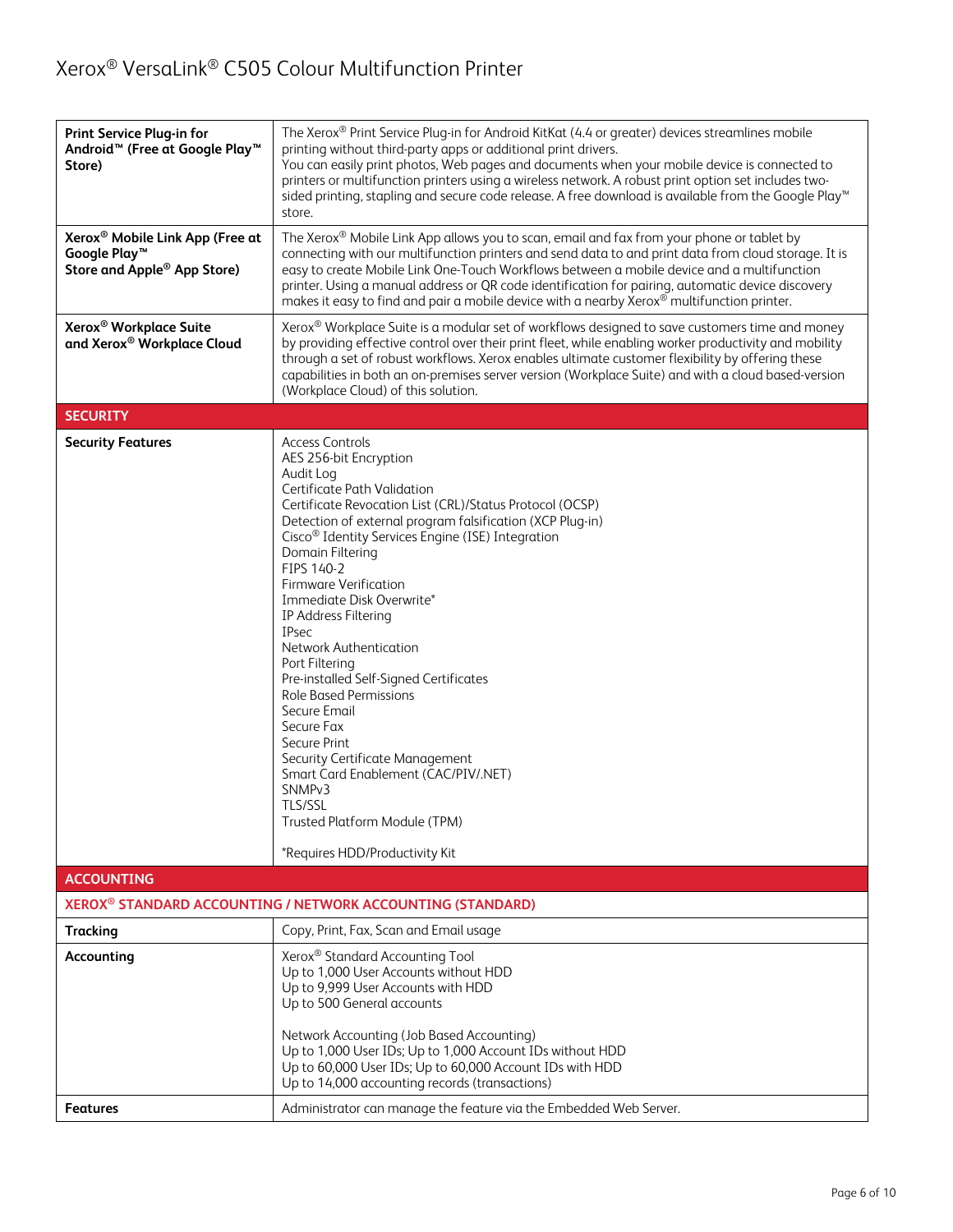|                                     |                                                                                            | ACCOUNTING OPTIONS - NETWORK ACCOUNTING (ALLOWS CENTRAL SERVER TO MANAGE ALL ACCOUNTING)                                                                                                                                                                                                                                                                                                                                                                                                                                                                                 |                                                              |
|-------------------------------------|--------------------------------------------------------------------------------------------|--------------------------------------------------------------------------------------------------------------------------------------------------------------------------------------------------------------------------------------------------------------------------------------------------------------------------------------------------------------------------------------------------------------------------------------------------------------------------------------------------------------------------------------------------------------------------|--------------------------------------------------------------|
|                                     | users and accounts                                                                         | • Enhanced network accounting with up to the minute data on how the system is being used<br>• Comprehensive management and enterprise scale tracking and reporting of device usage<br>• Numerous solutions are available through Xerox Alliance Partners. For details visit www.xerox.com<br>• Security enhancements include simultaneous support for HTTP/HTTPS protocols<br>• Device requests account authentication from third party server enabling larger databases of<br>• Accept Authentication Login at control panel and pass to third party Networking Account |                                                              |
| <b>PAPER HANDLING</b>               |                                                                                            |                                                                                                                                                                                                                                                                                                                                                                                                                                                                                                                                                                          |                                                              |
| <b>DOCUMENT FEEDER</b>              |                                                                                            |                                                                                                                                                                                                                                                                                                                                                                                                                                                                                                                                                                          |                                                              |
| Capacity <sup>6</sup>               |                                                                                            | Single-Pass Duplex Automatic Document Feeder (DADF): 100 sheets                                                                                                                                                                                                                                                                                                                                                                                                                                                                                                          |                                                              |
| <b>Sizes</b>                        |                                                                                            | Custom sizes: 5.5 x 5.5 in. to 8.5 x 14 in. / 140 x 140 mm to 216 x 356 mm                                                                                                                                                                                                                                                                                                                                                                                                                                                                                               |                                                              |
| Weights<br>One-sided:<br>Two-sided: |                                                                                            | 16 lb. bond to 32 lb. bond / 60 to 128 gsm<br>16 lb. bond to 32 lb. bond / 60 to 128 gsm                                                                                                                                                                                                                                                                                                                                                                                                                                                                                 |                                                              |
| <b>BYPASS TRAY</b>                  |                                                                                            |                                                                                                                                                                                                                                                                                                                                                                                                                                                                                                                                                                          |                                                              |
| Capacity <sup>6</sup>               | 150 sheets                                                                                 |                                                                                                                                                                                                                                                                                                                                                                                                                                                                                                                                                                          |                                                              |
| <b>Sizes</b>                        |                                                                                            | Custom sizes: 3 x 5 in. to 8.5 x 14 in. / 76 x 127 mm to 216 x 356 mm                                                                                                                                                                                                                                                                                                                                                                                                                                                                                                    |                                                              |
| Weights<br>One-sided:<br>Two-sided: |                                                                                            | 16 lb. bond to 80 lb. cover / 60 to 220 gsm<br>16 lb. bond to 65 lb. cover / 60 to 176 gsm                                                                                                                                                                                                                                                                                                                                                                                                                                                                               |                                                              |
| <b>Types</b>                        | Bond<br>Plain Paper<br>Cardstock<br>Custom                                                 | Envelopes<br>Hole Punched<br>Labels<br>Letterhead                                                                                                                                                                                                                                                                                                                                                                                                                                                                                                                        | Lightweight Cardstock<br>Pre-Printed<br>Recycled             |
| <b>TRAY 1</b>                       |                                                                                            |                                                                                                                                                                                                                                                                                                                                                                                                                                                                                                                                                                          |                                                              |
| Capacity <sup>6</sup>               | 550 sheets                                                                                 |                                                                                                                                                                                                                                                                                                                                                                                                                                                                                                                                                                          |                                                              |
| <b>Sizes</b>                        |                                                                                            | Custom sizes: 3 x 7.5 in. to 8.5 x 14 in. / 76 x 190 mm to 216 x 356 mm                                                                                                                                                                                                                                                                                                                                                                                                                                                                                                  |                                                              |
| Weights<br>One-sided:<br>Two-sided: | 16 lb. bond to 80 lb. cover / 60 to 220 gsm<br>16 lb. bond to 65 lb. cover / 60 to 176 gsm |                                                                                                                                                                                                                                                                                                                                                                                                                                                                                                                                                                          |                                                              |
| <b>Types</b>                        | Bond<br>Plain Paper<br>Cardstock<br>Custom                                                 | Hole Punched<br><b>Labels</b><br>Letterhead<br>Lightweight Cardstock                                                                                                                                                                                                                                                                                                                                                                                                                                                                                                     | Heavyweight Cardstock<br>Pre-Printed<br>Recycled<br>Envelope |
|                                     | UP TO FOUR ADDITIONAL TRAYS (OPTIONAL)                                                     |                                                                                                                                                                                                                                                                                                                                                                                                                                                                                                                                                                          |                                                              |
| Capacity <sup>6</sup>               | 550 sheets                                                                                 |                                                                                                                                                                                                                                                                                                                                                                                                                                                                                                                                                                          |                                                              |
| <b>Sizes</b>                        |                                                                                            | Custom sizes: 3 x 7.5 in. to 8.5 x 14 in. / 76 x 190 mm to 216 x 356 mm                                                                                                                                                                                                                                                                                                                                                                                                                                                                                                  |                                                              |
| Weights<br>One-sided:<br>Two-sided: | 16 lb. bond to 80 lb. cover / 60 to 220 gsm<br>16 lb. bond to 65 lb. cover / 60 to 176 gsm |                                                                                                                                                                                                                                                                                                                                                                                                                                                                                                                                                                          |                                                              |
| <b>Types</b>                        | Bond<br>Plain Paper<br>Cardstock<br>Custom                                                 | Hole Punched<br>Labels<br>Letterhead<br>Lightweight Cardstock                                                                                                                                                                                                                                                                                                                                                                                                                                                                                                            | Heavyweight Cardstock<br>Pre-Printed<br>Recycled             |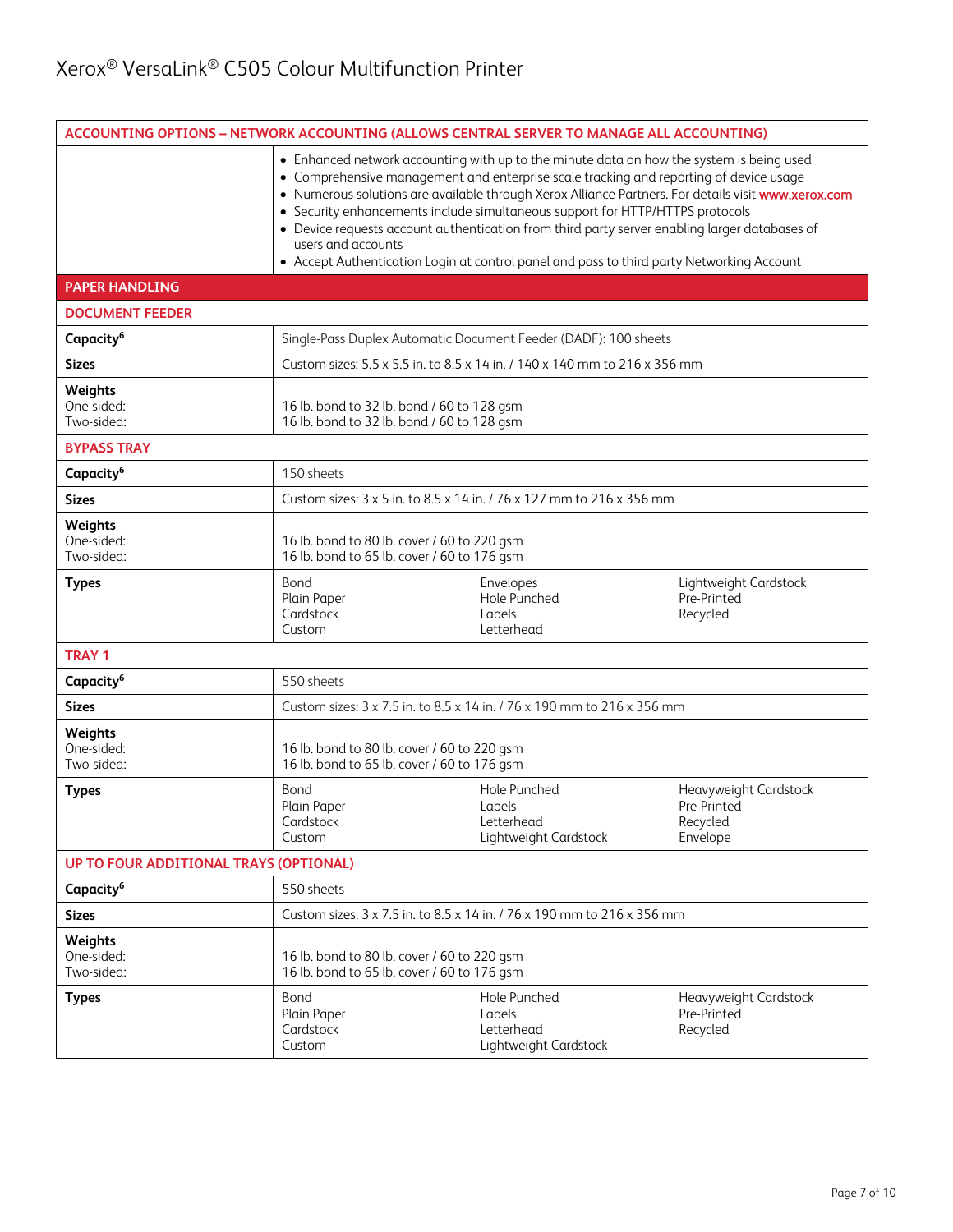| <b>HIGH CAPACITY FEEDER (OPTIONAL)</b><br>(ONLY ONE ADDITIONAL 550-SHEET TRAY CAN BE ADDED TO HIGH CAPACITY FEEDER) |                                                                                                                                                                                                                                                                                                                                                                                                                                               |  |  |
|---------------------------------------------------------------------------------------------------------------------|-----------------------------------------------------------------------------------------------------------------------------------------------------------------------------------------------------------------------------------------------------------------------------------------------------------------------------------------------------------------------------------------------------------------------------------------------|--|--|
| Capacity <sup>6</sup>                                                                                               | 2,000 sheets                                                                                                                                                                                                                                                                                                                                                                                                                                  |  |  |
| <b>Sizes</b>                                                                                                        | Letter/A4                                                                                                                                                                                                                                                                                                                                                                                                                                     |  |  |
| Weights<br>One-sided:<br>Two-sided:                                                                                 | 16 lb. bond to 65 lb. cover / 60 to 176 gsm<br>16 lb. bond to 65 lb. cover / 60 to 176 gsm                                                                                                                                                                                                                                                                                                                                                    |  |  |
| <b>Types</b>                                                                                                        | Bond<br>Letterhead<br>Pre-Printed<br>Plain Paper<br>Lightweight Cardstock<br>Recycled<br>Hole Punched                                                                                                                                                                                                                                                                                                                                         |  |  |
| <b>TOTAL CAPACITY</b>                                                                                               |                                                                                                                                                                                                                                                                                                                                                                                                                                               |  |  |
| <b>Standard Device Capacity<sup>6</sup></b>                                                                         | 700 sheets                                                                                                                                                                                                                                                                                                                                                                                                                                    |  |  |
| <b>Total Device Capacity<sup>6</sup></b>                                                                            | 3,250 sheets                                                                                                                                                                                                                                                                                                                                                                                                                                  |  |  |
| <b>PAPER OUTPUT</b>                                                                                                 |                                                                                                                                                                                                                                                                                                                                                                                                                                               |  |  |
| Output Capacity <sup>6</sup>                                                                                        | 400 sheets                                                                                                                                                                                                                                                                                                                                                                                                                                    |  |  |
| <b>Automatic Two-sided Printing</b>                                                                                 | Standard                                                                                                                                                                                                                                                                                                                                                                                                                                      |  |  |
| <b>DEVICE MANAGEMENT</b>                                                                                            |                                                                                                                                                                                                                                                                                                                                                                                                                                               |  |  |
| <b>Network Protocols</b>                                                                                            | TCP/IP: HTTP/HTTPS, Internet Printing Protocol, LPR/LPD, Raw Socket Printing/Port 9100, IPv4/IPv6,<br><b>WSD</b><br>LDAP<br>Bonjour <sup>®</sup> / AirPrint <sup>™</sup><br><b>FTP</b><br>Most protocols not in use can be disabled                                                                                                                                                                                                           |  |  |
| <b>Administrative Protocols</b>                                                                                     | DHCP, SNMP, WINS, HTTP, HTTPS, TLS, SNTP, MDNS                                                                                                                                                                                                                                                                                                                                                                                                |  |  |
| <b>REMOTE CONTROL PANEL</b>                                                                                         |                                                                                                                                                                                                                                                                                                                                                                                                                                               |  |  |
|                                                                                                                     | • Enables faster, more convenient technical support and user training<br>• IT administrators and other authorized users can control the device remotely from a web page<br>on any device<br>• Remote user experience is identical to performing tasks directly at the device                                                                                                                                                                  |  |  |
| <b>XEROX<sup>®</sup> CENTREWARE<sup>®</sup> WEB SOFTWARE</b>                                                        |                                                                                                                                                                                                                                                                                                                                                                                                                                               |  |  |
|                                                                                                                     | • A Web-based server application for network administrators that permits web browser-based device<br>management from any workstation, whether running Windows or UNIX or any other operating<br>system<br>• Works with any SNMP-managed printer from any manufacturer<br>• Provides help with device discovery and installations, health checks and troubleshooting, and<br>device upgrades, as well as basic accounting and asset management |  |  |
| XEROX <sup>®</sup> EMBEDDED WEB SERVER - INTEGRATED DEVICE WEB PAGE                                                 |                                                                                                                                                                                                                                                                                                                                                                                                                                               |  |  |
| <b>Device Status</b>                                                                                                | • Tray status/contents<br>• Consumables status<br>• Billing/Usage<br>• Quick Links<br>• Online Support                                                                                                                                                                                                                                                                                                                                        |  |  |
| <b>Print Queue Viewing</b>                                                                                          | Job print queue management-view and delete                                                                                                                                                                                                                                                                                                                                                                                                    |  |  |
| Job Submission                                                                                                      | Print-ready files (PS, PCL, PDF, XPS, JPEG)                                                                                                                                                                                                                                                                                                                                                                                                   |  |  |
| <b>Device Administration</b>                                                                                        | Allows simple, remote installation setting of configuration options and management of the device                                                                                                                                                                                                                                                                                                                                              |  |  |
| <b>Browsers</b>                                                                                                     | Microsoft <sup>®</sup> Internet Explorer <sup>®</sup><br>Microsoft Edge <sup>™</sup><br>Mozilla <sup>™</sup> Firefox <sup>®</sup><br>Apple® Safari®<br>Google Chrome <sup>™</sup>                                                                                                                                                                                                                                                             |  |  |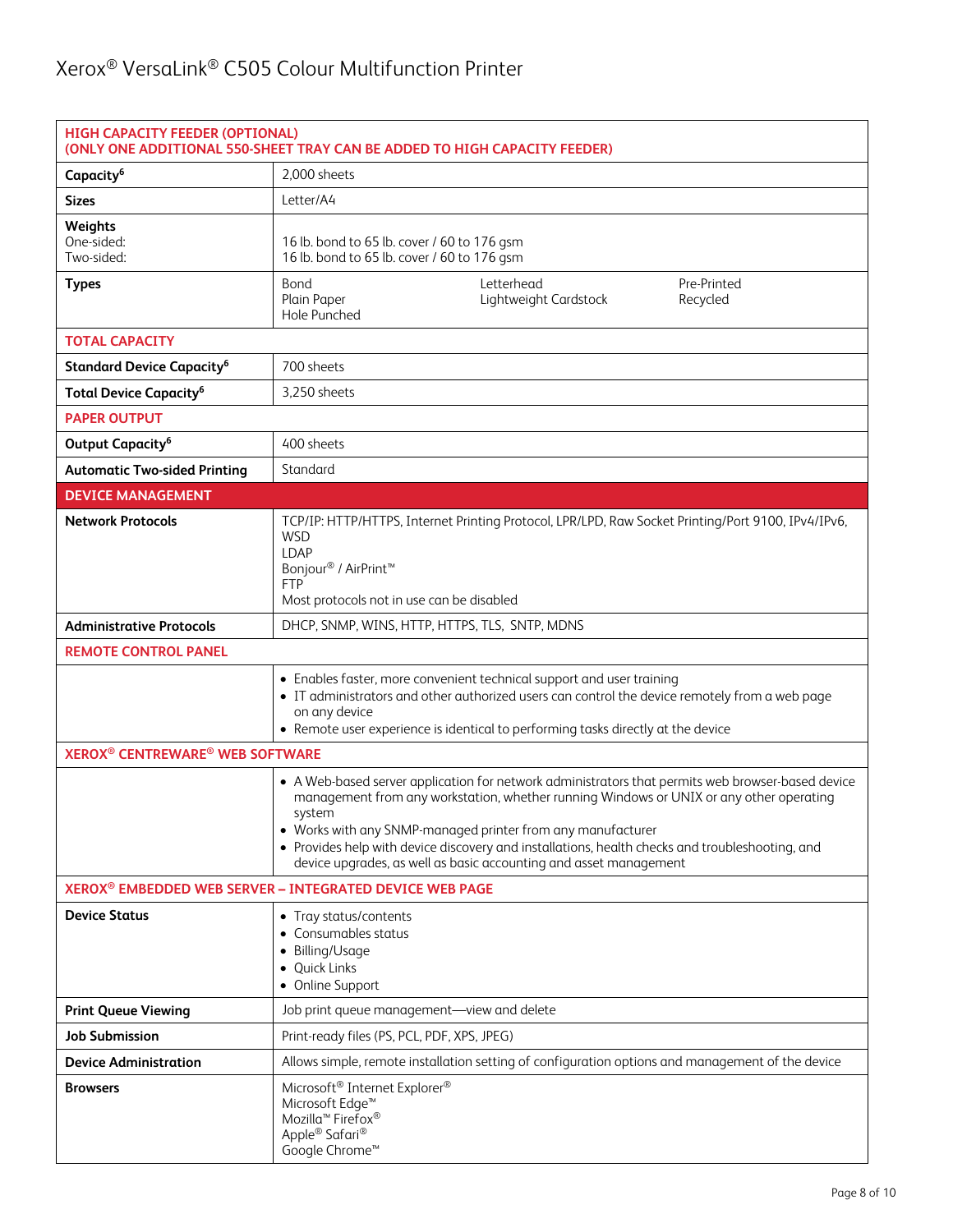| <b>REMOTE SERVICES</b>                                  |                                                                                                                                                                                                                                                                                                                                                                                                                |                                                  |  |
|---------------------------------------------------------|----------------------------------------------------------------------------------------------------------------------------------------------------------------------------------------------------------------------------------------------------------------------------------------------------------------------------------------------------------------------------------------------------------------|--------------------------------------------------|--|
| <b>Automated Meter Readings</b><br>(AMR)                | Automates the process of collecting and submitting meter reads for tracking and billing of Xerox®<br>device usage. Eliminates the need for time-consuming end-user involvement and ensures that meter<br>reads are submitted to Xerox on time.                                                                                                                                                                 |                                                  |  |
| <b>Automatic Supplies</b><br><b>Replenishment (ASR)</b> | Automatically orders supplies for Xerox® output devices based on actual usage, eliminating the need<br>to manually manage supplies inventory.                                                                                                                                                                                                                                                                  |                                                  |  |
| <b>WHAT'S IN THE BOX</b>                                |                                                                                                                                                                                                                                                                                                                                                                                                                |                                                  |  |
|                                                         | VersaLink C505 Colour Multifunction Printer<br>Starter Capacity Print Cartridge: One of each (Cyan, Magenta, Yellow: 2,400 print capacity <sup>7</sup> , Black:<br>5,000 print capacity <sup>7</sup><br>Software and Documentation CD (Safety, Regulatory, Recycling and Disposal Guides, Print Drivers,<br>and Warranty Statement)<br><b>Installation Guide</b><br>Quick Use Guides<br>Power cord<br>Fax cord |                                                  |  |
| <b>SUPPLIES AND ACCESSORIES</b>                         | <b>QUANTITY</b>                                                                                                                                                                                                                                                                                                                                                                                                | <b>PART NUMBER</b>                               |  |
| <b>SUPPLIES</b>                                         |                                                                                                                                                                                                                                                                                                                                                                                                                |                                                  |  |
| <b>Standard Capacity Print</b><br><b>Cartridges</b>     | Black: 5,000 standard pages <sup>7</sup><br>Cyan: 2,400 standard pages <sup>7</sup><br>Magenta: 2,400 standard pages <sup>7</sup><br>Yellow: 2,400 standard pages <sup>7</sup>                                                                                                                                                                                                                                 | 106R03880<br>106R03877<br>106R03878<br>106R03879 |  |
| <b>High Capacity Print Cartridges</b>                   | Black: 12,100 standard pages <sup>7</sup><br>Cyan: 5,200 standard pages <sup>7</sup><br>Magenta: 5,200 standard pages <sup>7</sup><br>Yellow: 5,200 standard pages <sup>7</sup>                                                                                                                                                                                                                                | 106R03887<br>106R03881<br>106R03882<br>106R03883 |  |
| <b>Extra High Capacity Print</b><br><b>Cartridges</b>   | Cyan: 9,000 standard pages <sup>7</sup><br>Magenta: 9,000 standard pages <sup>7</sup><br>Yellow: 9,000 standard pages <sup>7</sup>                                                                                                                                                                                                                                                                             | 106R03884<br>106R03885<br>106R03886              |  |
| <b>ROUTINE MAINTENANCE ITEMS</b>                        |                                                                                                                                                                                                                                                                                                                                                                                                                |                                                  |  |
| <b>Drum Cartridges</b>                                  | Cyan: 40,000 pages <sup>8</sup><br>Magenta: 40,000 pages <sup>8</sup><br>Yellow: 40,000 pages <sup>8</sup><br>Black: 40,000 pages <sup>8</sup>                                                                                                                                                                                                                                                                 | 108R01481<br>108R01482<br>108R01483<br>108R01484 |  |
| <b>Waste Cartridge</b>                                  | 30,000 pages $8$                                                                                                                                                                                                                                                                                                                                                                                               | 108R01416                                        |  |